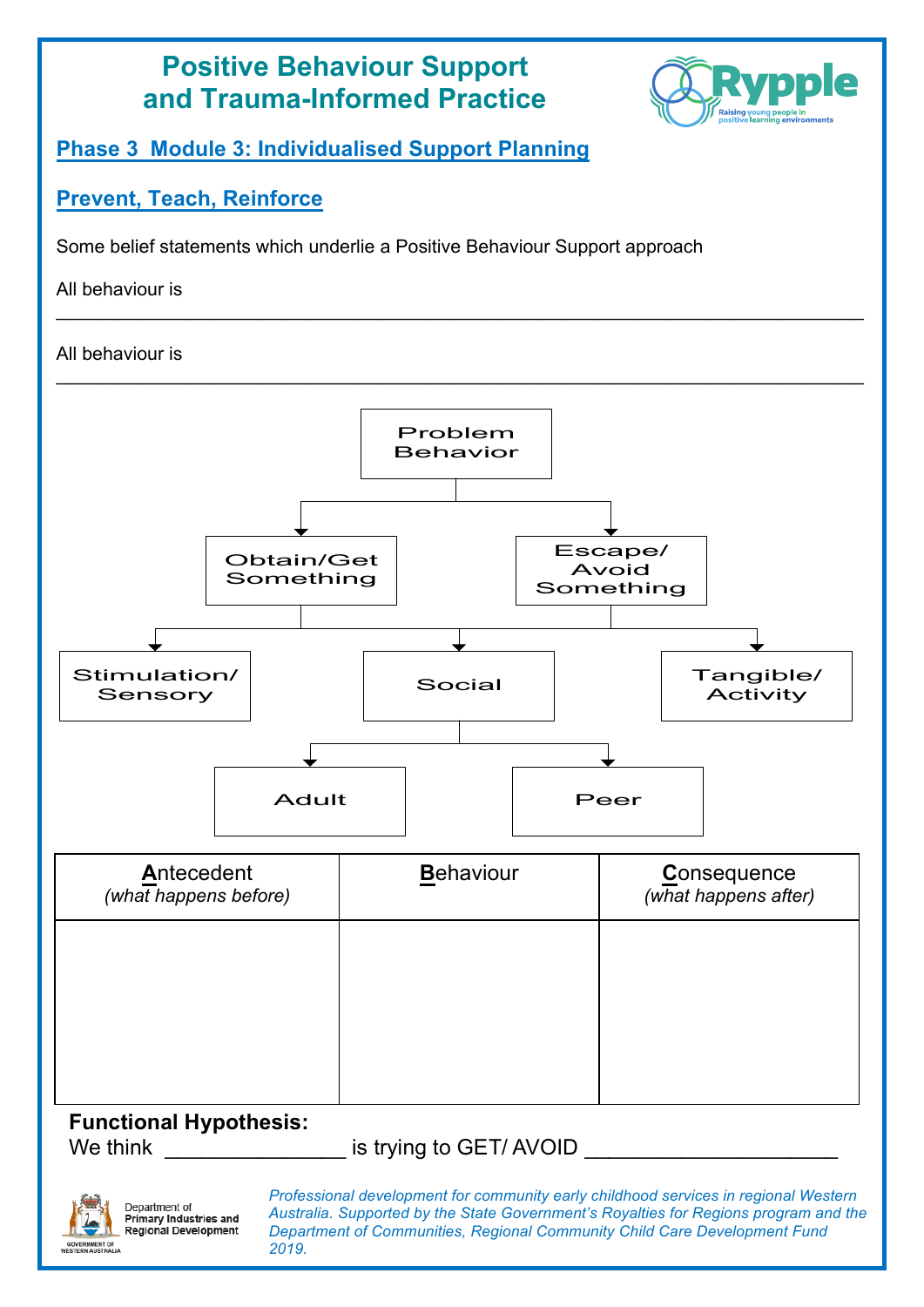# **Replacement behaviour**

It is Unethical for us to try and STOP a behaviour

ESPECIALLY if the person using it does not have verbal communication skills to get their needs met!

When challenging behaviours occur, determine:

• What do we want the child to do instead?

WITHOUT using the word STOP

# **Prevention**

 $\_$ \_\_\_\_\_\_\_\_\_\_\_\_\_\_\_\_\_\_\_\_\_\_\_\_\_\_\_\_\_\_\_\_\_\_\_\_\_\_\_\_\_\_\_\_\_\_\_\_\_\_\_\_\_\_\_\_\_\_\_\_\_\_\_\_\_\_\_

 $\_$  $\_$ 

\_\_\_\_\_\_\_\_\_\_\_\_\_\_\_\_\_\_\_\_\_\_\_\_\_\_\_\_\_\_\_\_\_\_\_\_\_\_\_\_\_\_\_\_\_\_\_\_\_\_\_\_\_\_\_\_\_\_\_\_\_\_\_\_\_\_\_ \_\_\_\_\_\_\_\_\_\_\_\_\_\_\_\_\_\_\_\_\_\_\_\_\_\_\_\_\_\_\_\_\_\_\_\_\_\_\_\_\_\_\_\_\_\_\_\_\_\_\_\_\_\_\_\_\_\_\_\_\_\_\_\_\_\_\_

\_\_\_\_\_\_\_\_\_\_\_\_\_\_\_\_\_\_\_\_\_\_\_\_\_\_\_\_\_\_\_\_\_\_\_\_\_\_\_\_\_\_\_\_\_\_\_\_\_\_\_\_\_\_\_\_\_\_\_\_\_\_\_\_\_\_\_ \_\_\_\_\_\_\_\_\_\_\_\_\_\_\_\_\_\_\_\_\_\_\_\_\_\_\_\_\_\_\_\_\_\_\_\_\_\_\_\_\_\_\_\_\_\_\_\_\_\_\_\_\_\_\_\_\_\_\_\_\_\_\_\_\_\_\_

# **Teaching**

**Teach** the child a better way to get needs met Before: In lessons With pre-correction

During: with re-directs – what to **do** instead After: with re-teaching and practice

When challenging behaviours occur, develop a plan for teaching the replacement behaviour using:

- Tell
- Show
- **Practice**
- Specific feedback

## **Reinforcement**

Help the child get their needs met:

• Ensure the reinforcer matches the function

Reinforcement is what makes the behaviour more likely to happen again.

Watch out for "accidental reward" of problems



Department of **Department of**<br>Primary Industries and<br>Regional Development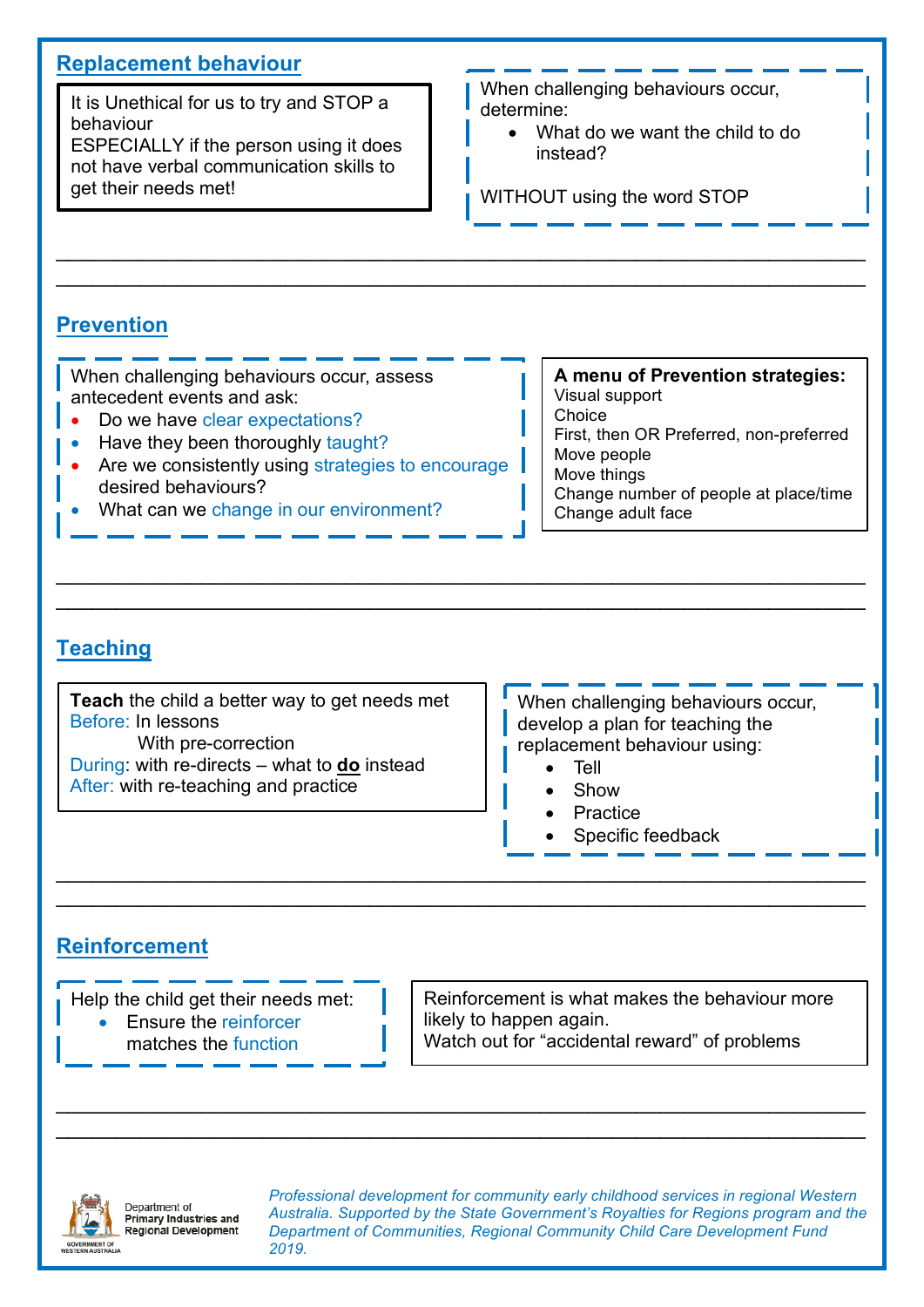| Planning for your child:                                                                                          |                                      |                                                                |
|-------------------------------------------------------------------------------------------------------------------|--------------------------------------|----------------------------------------------------------------|
| Antecedent<br>(what happens before)                                                                               | Behaviour                            | <b>Consequence</b><br>(what happens after)                     |
|                                                                                                                   |                                      |                                                                |
|                                                                                                                   |                                      |                                                                |
|                                                                                                                   |                                      |                                                                |
|                                                                                                                   |                                      |                                                                |
|                                                                                                                   |                                      |                                                                |
| <b>Functional Hypothesis:</b><br>We think __________________ is trying to GET/AVOID _____________________________ |                                      |                                                                |
| <b>Replacement Behaviour:</b><br>What we would like ___________________ to do instead is ________________________ |                                      |                                                                |
| <b>Prevent</b><br>(change the environment)                                                                        | <b>Teach</b><br>(what to do instead) | <b>Reinforce</b><br>(ensure the child gets their<br>needs met) |
|                                                                                                                   |                                      |                                                                |
|                                                                                                                   |                                      |                                                                |
|                                                                                                                   |                                      |                                                                |
|                                                                                                                   |                                      |                                                                |
|                                                                                                                   |                                      |                                                                |
|                                                                                                                   |                                      |                                                                |
|                                                                                                                   |                                      |                                                                |

\_\_\_\_\_\_\_\_\_\_\_\_\_\_\_\_\_\_\_\_\_\_\_\_\_\_\_\_\_\_\_\_\_\_\_\_\_\_\_\_\_\_\_\_\_\_\_\_\_\_\_\_\_\_\_\_\_\_\_\_\_\_\_\_\_\_\_  $\_$ 

Data collection: How will we tell if it works?



Department of Department of<br>Primary Industries and<br>Regional Development